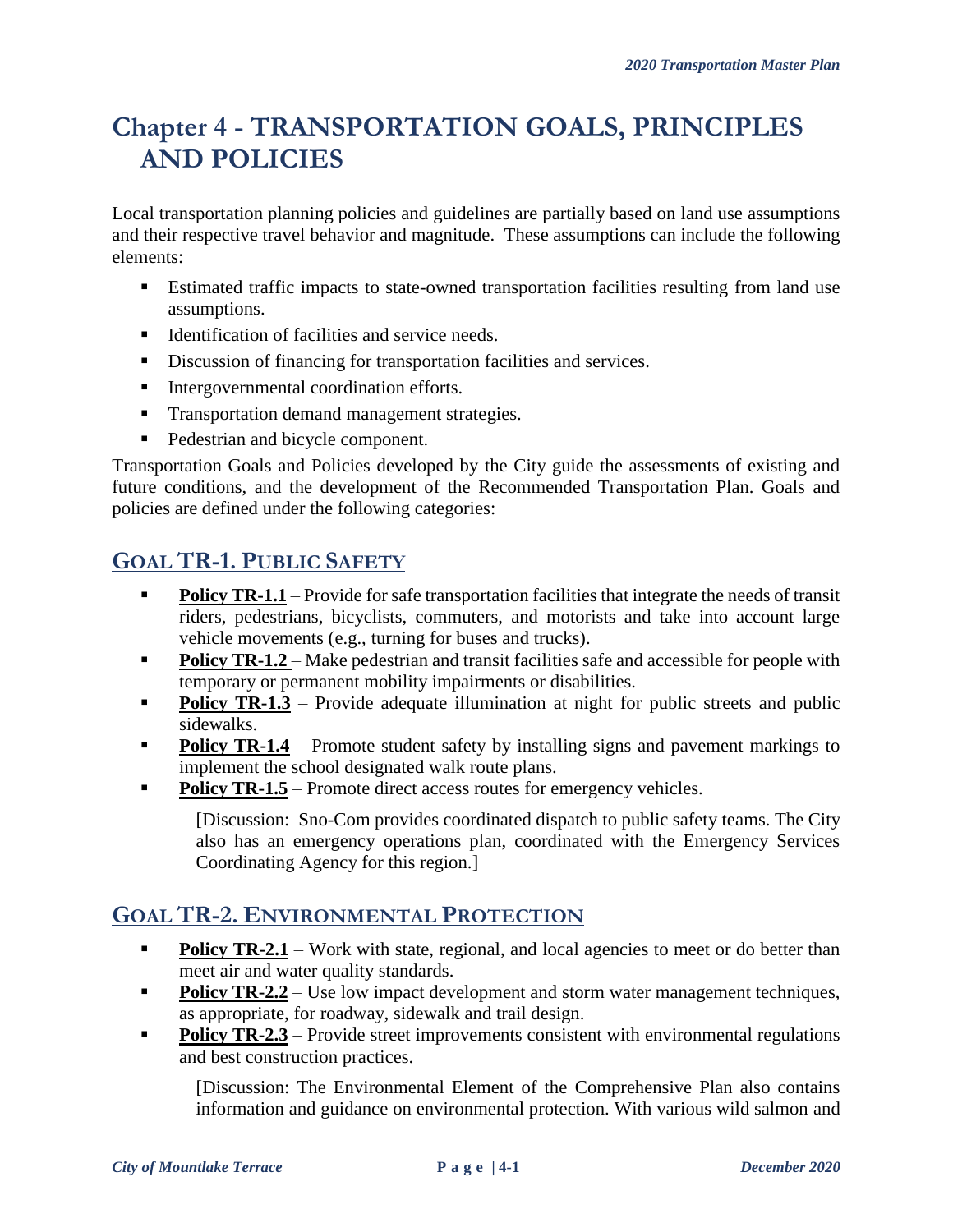trout species listed as endangered, the need for protecting the region's water resources has become especially evident.]

- **Policy TR-2.4** Through the environmental review process, mitigate transportation projects to minimize pollution, noise, glare, and other adverse impacts.
- **Policy TR-2.5** Use recycled or other environmentally-friendly products, when feasible, for street maintenance and improvement projects.
- **Policy TR-2.6** Encourage the provision of landscaping adjacent to transportation facilities for the purposes of storm water management, noise reduction, air quality improvement, visual appearance, and pedestrian safety.
- **Policy TR-2.7** Encourage the use of electric vehicles and the provision of electric vehicle infrastructure as one way of reducing greenhouse gases and improving air and water quality.
- **Policy TR-2.8** Support mode shifts from single occupancy vehicles to alternative modes such as walking, bicycling, carpooling, vanpooling, and transit to reduce negative impacts to the environment caused by fossil-fueled transportation.

#### **GOAL TR-3. EFFICIENCY AND COST-EFFECTIVENESS**

**Policy TR-3.1** – Provide an efficient system for multiple modes of transportation.

[Discussion: "Modes" of transportation include walking, bicycles, cars, trucks, buses, rail, and aircraft. The City is not the primary provider of some transportation services, especially bus, rail, and air service, but can work cooperatively with agencies that provide such services.]

- **Policy TR-3.2** Provide for a street network, based upon a classification system that meets local needs and state and federal requirements.
- **Policy TR-3.3** Coordinate with other jurisdictions to identify and moderate the transportation impacts of development.

[Discussion: Transportation issues do not stop at city boundaries. Population growth and business development in neighboring cities and unincorporated areas can increase traffic in Mountlake Terrace. To help identify such impacts and moderate their effect, the City will need to work with nearby cities, counties, and transportation agencies.]

- **Policy TR-3.4** Ensure street improvements are consistent with the Comprehensive Plan, adopted regulations, and, as appropriate, the City's engineering standards.
- **Policy TR-3.5** Implement street standards that discourage high travel speeds, minimize environmental impacts, provide for emergency service vehicles, and are sensitive to the neighborhood's character. The adopted Transportation Master Plan includes street standards for most street improvement projects.
- **Policy TR-3.6** Provide for a street network with circulation patterns that encourage community connections and safe access, while protecting residential neighborhoods from excessive traffic and noise.

[Discussion: Traffic circulation has many aspects to consider. For example, developers and neighborhood residents sometimes prefer dead-end streets for residences. However, dead-end streets can prevent assurance of the most efficient emergency routes and complicate pedestrian access between neighborhoods. The City also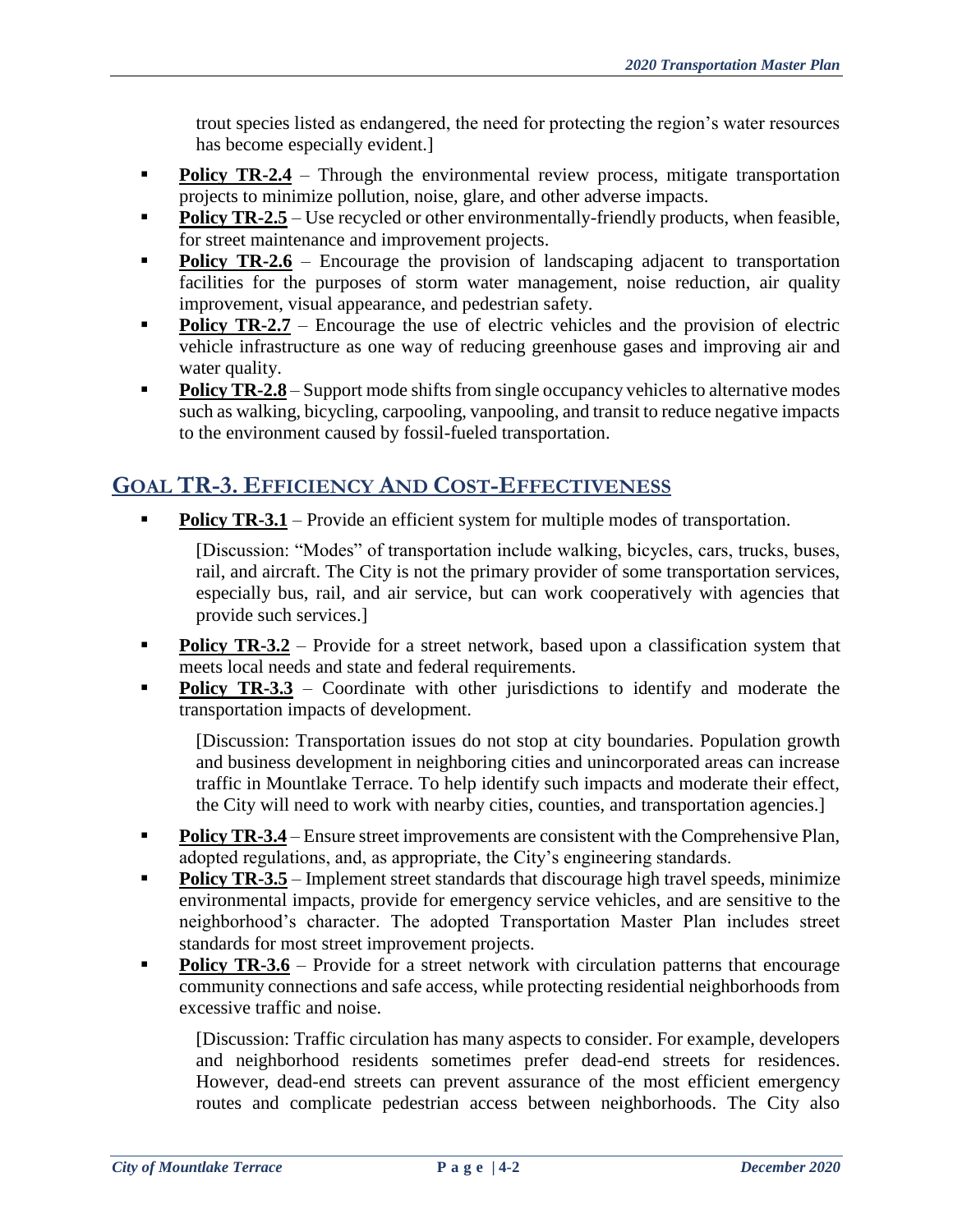recognizes that existing development conditions and geographic constraints can make street connections impractical. The City strives to provide a balanced approach to circulation for motorized and non-motorized transportation.]

**Policy TR-3.7** – Encourage traffic circulation and access to be coordinated among neighboring parcels in commercial, industrial, and multifamily areas.

[Discussion: Coordinated circulation and shared access between neighboring parcels can reduce vehicle trips on public streets and, at the same time, increase convenience for users. Coordinated circulation refers to making sure that the transportation system is laid out in a way that integrates the needs of different users and allows traffic to move smoothly. "Shared access" includes shared driveways and connections between sites. Typically, property easements will be needed to ensure the objectives for shared access and shared facilities will be met.]

- **Policy TR-3.8** Acquire rights-of-way where most needed for streets to meet the City's standards and circulation needs.
- **Policy TR-3.9** Ensure adequate maintenance, preservation and renewal of existing streets, sidewalks, and traffic control systems.

[Discussion: A major part of the City's transportation service is simply the maintenance and preservation of existing streets, including sidewalks, and traffic control systems including signs, signal, and pavement markings. Adequate maintenance is dependent on adequate funding, along with strategic decisions for an array of projects impacting street maintenance. A pavement management program, such as the one currently used by the City, guides the planning and scheduling of maintenance and preservation projects.]

- **PolicyTR-3.10** Establish a traffic volume count program to monitor development and concurrency standards and optimize signal timing at intersections.
- **Policy TR-3.11** Implement Transportation System Management strategies such as signal synchronization to ensure the most efficient operation of the existing transportation network.

# **GOAL TR-4. MOBILITY**

**Policy TR-4.1** – Ensure that signalized intersections within the City meet at least a minimum Level of Service D, except for the following: a. Signalized intersections within the 212th Street SW corridor, which shall meet at least a minimum Level of Service E; b. Signalized intersections within the 244th Street SW corridor, which shall meet at least a minimum Level of Service E; c. Signalized intersections within the 220th Street SW corridor from SR 99 to I5, which shall meet at least a minimum Level of Service E.

Discussion: More information supporting these standards is contained in the section "Roadway Inventory and Traffic Volumes" of the Transportation Element.

- **Policy TR-4.2** Ensure that non-signalized intersections within the City meet at least a Level of Service E. Discussion: More information supporting this standard is contained in the section "Roadway Inventory and Traffic Volumes" of the Transportation Element.
- **Policy TR-4.3** Adopt Washington State Highway Department Level of Service D for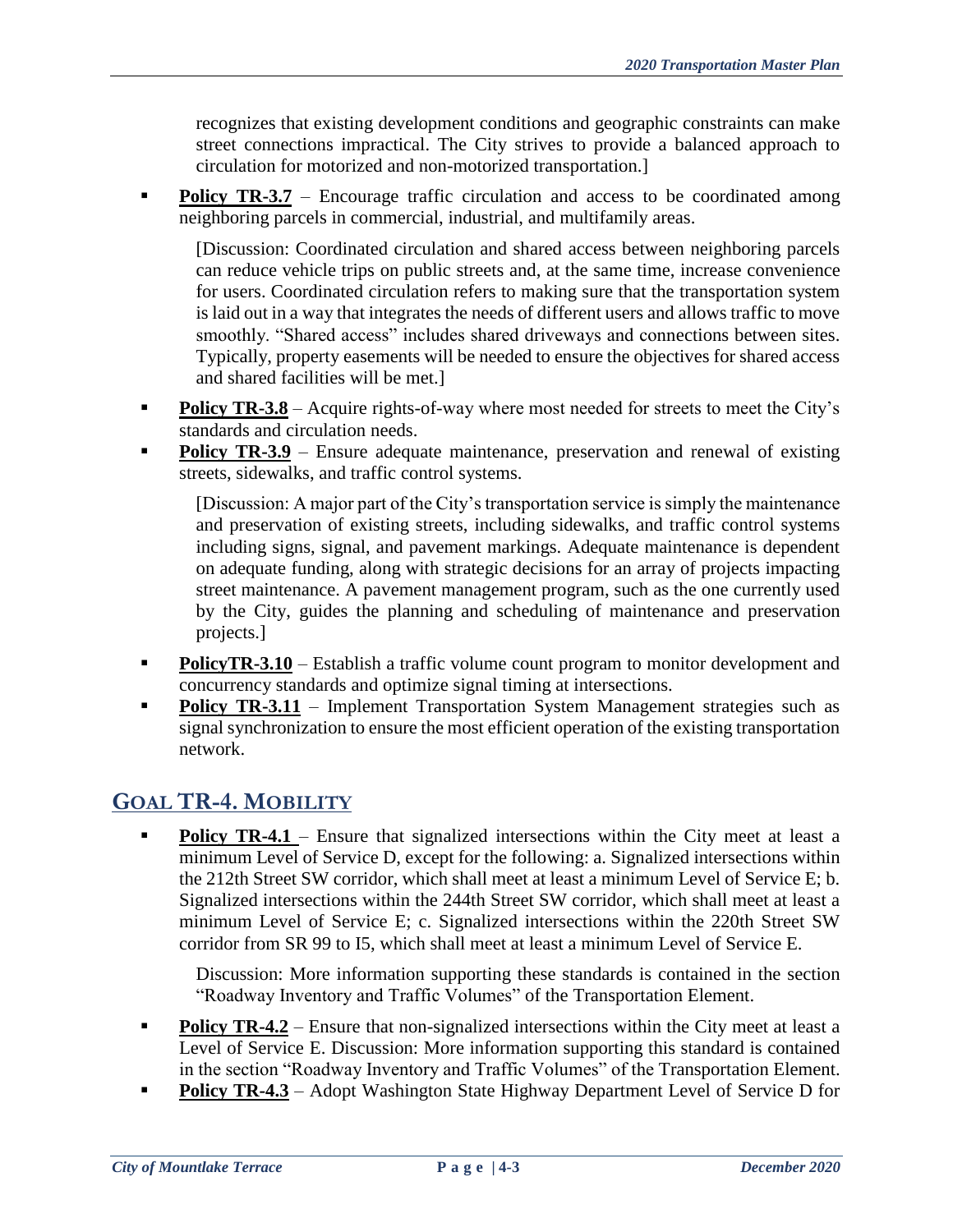state transportation facilities within the City of Mountlake Terrace.

Discussion: Local governments are required to adopt Level of Service standards in consultation with the regional transportation organization, for state routes and, in consultation with the State Department of Transportation for designated Highways of Statewide Significance. This is intended to assist in monitoring system, performance, evaluating improvement strategies, and coordinating between local and state transportation agencies. The City of Mountlake Terrace is not responsible for making improvements or requiring concurrency to achieve the standards on state facilities. Standards contained in Policy 4.3 are consistent with the determination of the state Department of Transportation.

**Policy TR-4.4** – Ensure that new development does not cause the street level of service to fall below the City's minimum standard as identified in transportation level of service Policies TR-4.1, TR-4.2 and TR-4.11, except as otherwise provided by city ordinance and state law.

Discussion: Fuller explanations of "level of service" standards and concurrency are contained in other sections of this element.

- **Policy TR-4.5** Shorten trip lengths and reduce congestion by continuing to develop non-motorized alternatives and encouraging transit, car pools, and other measures that reduce traffic congestion and pollution from automobiles and trucks.
- **Policy TR-4.6** Review the City's Commute Trip Reduction Plan at least every five years for effectiveness and possible modification needs, while maintaining consistency with state law, including the Commute Trip Reduction Act of 2006.
- **Policy TR-4.7** Encourage compact development and mixed uses that reduce the need for additional vehicle trips.
- **Policy TR-4.8** Provide mobility for people driving, walking, bicycling, and using transit.
- **Policy TR-4.9** Support the "Complete Streets" concept of enabling use of all modes of transportation in the City, including walking, bicycling, transit, and taking into account vulnerable users, as street projects occur and where feasible.
- **Policy TR-4.10** Adopt Level of Service "E/mitigated" for the SR 104 Highway of Regional Significance.

Discussion: Local governments are required to adopt Level of Service (LOS) standards for Highways of Regional Significance. "E/mitigated" is the Puget Sound Regional Council LOS standard that the City is required to adopt. "E/mitigated" means that if the LOS falls beneath LOS E, mitigation, such as additional transit service, is required. Policy TR-4.11 Ensure that multimodal concurrency standards are met by implementing critical pedestrian, bicycle, and transit improvements.

#### **GOAL TR-5. CONSISTENCY WITH COMMUNITY AND REGIONAL NEEDS**

- **Policy TR-5.1** Make transportation decisions consistent with provisions in the Land Use Element and other elements.
- **Policy TR-5.2** Support economic development in designated locations, especially the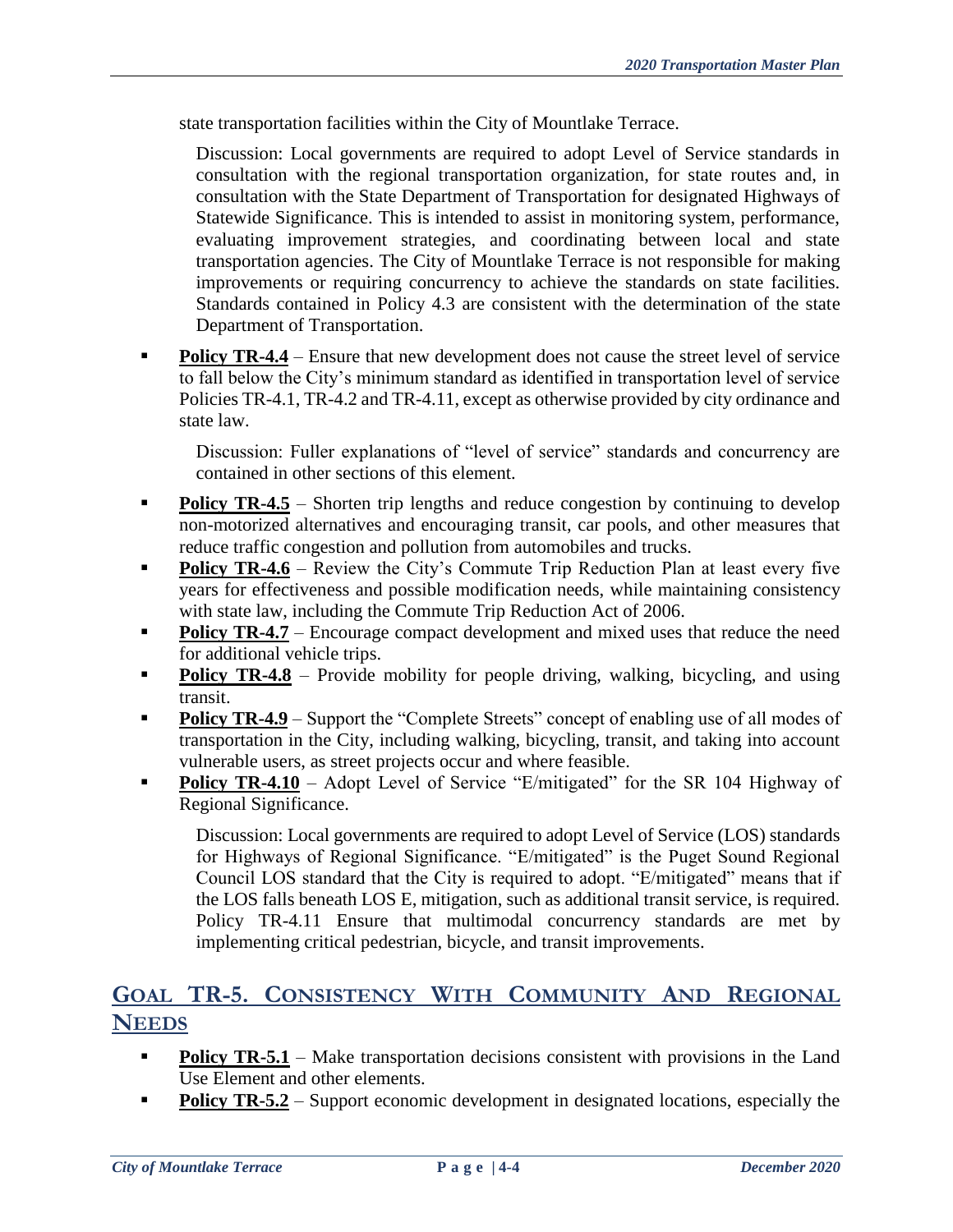Mountlake Terrace Sub regional Growth Center and the North Melody Hill Activity Hub through appropriate street improvements.

- **Policy TR-5.3** Recognize 56th Avenue as it passes through the Town Center area as a designated pedestrian-oriented corridor.
- **Policy TR 5.4** Encourage parking facilities, including park-and-ride facilities, to provide for mixed uses and multiple purposes and ensure that park-and-ride facilities are within a five- to ten-minute walk from the transit station they serve.

Discussion: Parking facilities, whether public or private, use land most efficiently in urbanized areas when located in conjunction with other structures and uses. This includes the location of park-and-ride facilities within, above, under, or near other structures.

**Policy TR-5.5** – Encourage appropriate linkages between city arterials and state or regional transportation facilities to improve traffic flow.

Discussion: Coordination with other local governments and with state and regional transportation agencies will continue to be needed.

**Policy TR-5.6** – Provide for transportation projects needed to accommodate the City's share of future growth.

#### **GOAL TR-6. EFFECTIVE PUBLIC TRANSIT**

- **Policy TR-6.1** Encourage public transportation to be extended throughout the City at a level of service appropriate to the type of development in each area.
- **Policy TR-6.2** Encourage transit agencies to improve bus connections, as well as to study commute and shopping needs and routes for our City.
- **Policy TR-6.3** Encourage improved transit service to other local and regional jurisdictions and to employment, shopping, and educational centers, including those in King County.
- **Policy TR-6.4** Incorporate transit agency participation into the development review process, where applicable, to ensure site plans for new projects are compatible with and provide infrastructure necessary to support public transportation.
- **Policy TR-6.5** Continue to work with Sound Transit for the expansion of Link Light Rail from Seattle to Mountlake Terrace, primarily within the eastern portion of the I-5 freeway right-of-way, and to include a light rail station in Mountlake Terrace at approximately I-5 and 236th, which shall be built in a manner that allows access from the recently-built Transit Center. Encourage and facilitate a future light rail station near I-5 and  $220<sup>th</sup>$ .
- **Policy TR-6.6** Provide infrastructure that supports speed and reliability for buses.
- **Policy TR-6.7** Support transit service that provides a direct connection between the Mountlake Terrace Transit Center, the Town Center and the Melody Hill center.
- **Policy TR-6.8** Support transit ridership by providing strong pedestrian linkages to the Mountlake Terrace Transit Center and future light rail station.
- **Policy TR-6.9** Preserve right-of-way and private land necessary for the construction of light rail.
- **Policy TR-6.10** Encourage development of high-capacity transit (especially light rail) on I-5 and express buses on I-5 and SR 99 to serve Mountlake Terrace.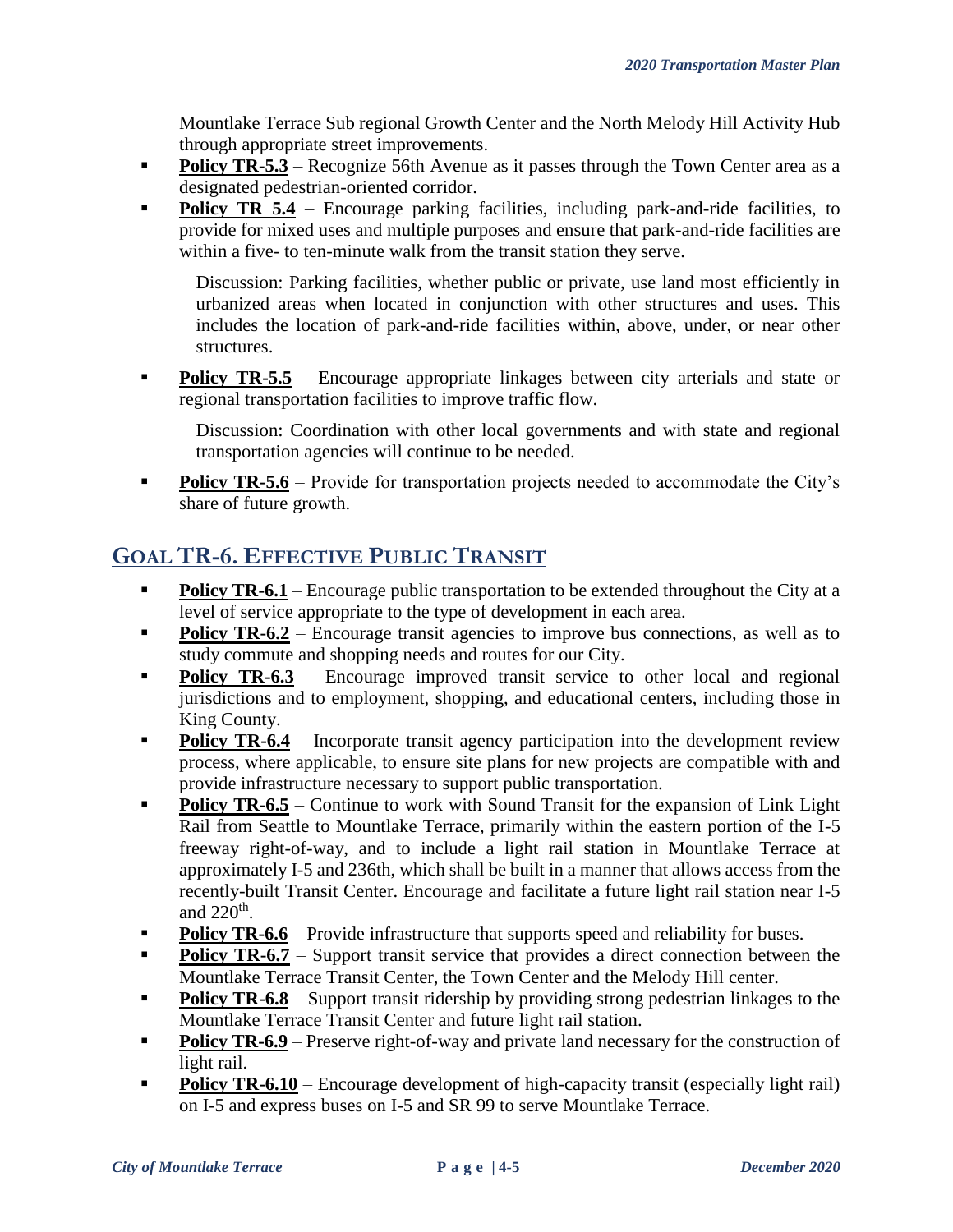**Policy TR-6.11** – Support innovative programs and encourage transit-oriented development to attract transit riders and make ridership convenient, fast, and comfortable.

#### **GOAL TR-7. WALKABILITY**

- **Policy TR-7.1** Provide for a pedestrian system that:
- 4] Connects residences, businesses, schools, parks, transit facilities, and civic buildings;
- 5] Uses crosswalks, bulb outs, traffic control devices, and other "walker friendly" features in appropriate locations, especially in the centers and near schools;
- 6] Is not compromised by obstacles that unnecessarily block pedestrian access or impair mobility; and,
- 7] Creates a high quality experience in the Town Center that includes street trees, wider sidewalks, and activity on the sidewalk such as sidewalk cafes.

Discussion: More information about creating a pedestrian-friendly environment is contained in other sections of the Transportation element, especially the Non-Motorized Transportation section.

- **Policy TR-7.2** Maintain and enhance the pedestrian system by:
- 8] Providing sidewalks through the City on both sides of public streets to the extent feasible; Requiring developers to complete or improve, as necessary, the sidewalk system adjacent to the property being developed;
- 9] Funding high-priority improvements;
- 10] Using portions of the right-of-way, where feasible, to provide planting strips consistent with city standards;
- 11] Providing for internal pedestrian circulation systems within and between existing, new or redeveloping commercial, multi-family or single-family development; and
- 12] Providing for convenient connections to frontage pedestrian systems and transit facilities.
- **Policy TR-7.3** Prioritize improvements for sidewalks and pedestrian paths using the following criteria:
- 13] How safe is the route for pedestrians? Does this improvement:
	- Separate pedestrians from vehicular traffic, especially in high traffic areas?
	- Improve width of walkway and surface conditions?
	- Address potential conflicts at road crossings?
- 14] Is this route within a mile of a public school? Does this improvement:
	- Provide access to a public school?
	- Provide a safe route for schoolchildren to and from school?
	- Serve elementary schools?
- 15] Does this route connect to community facilities or commercial centers? Does this improvement: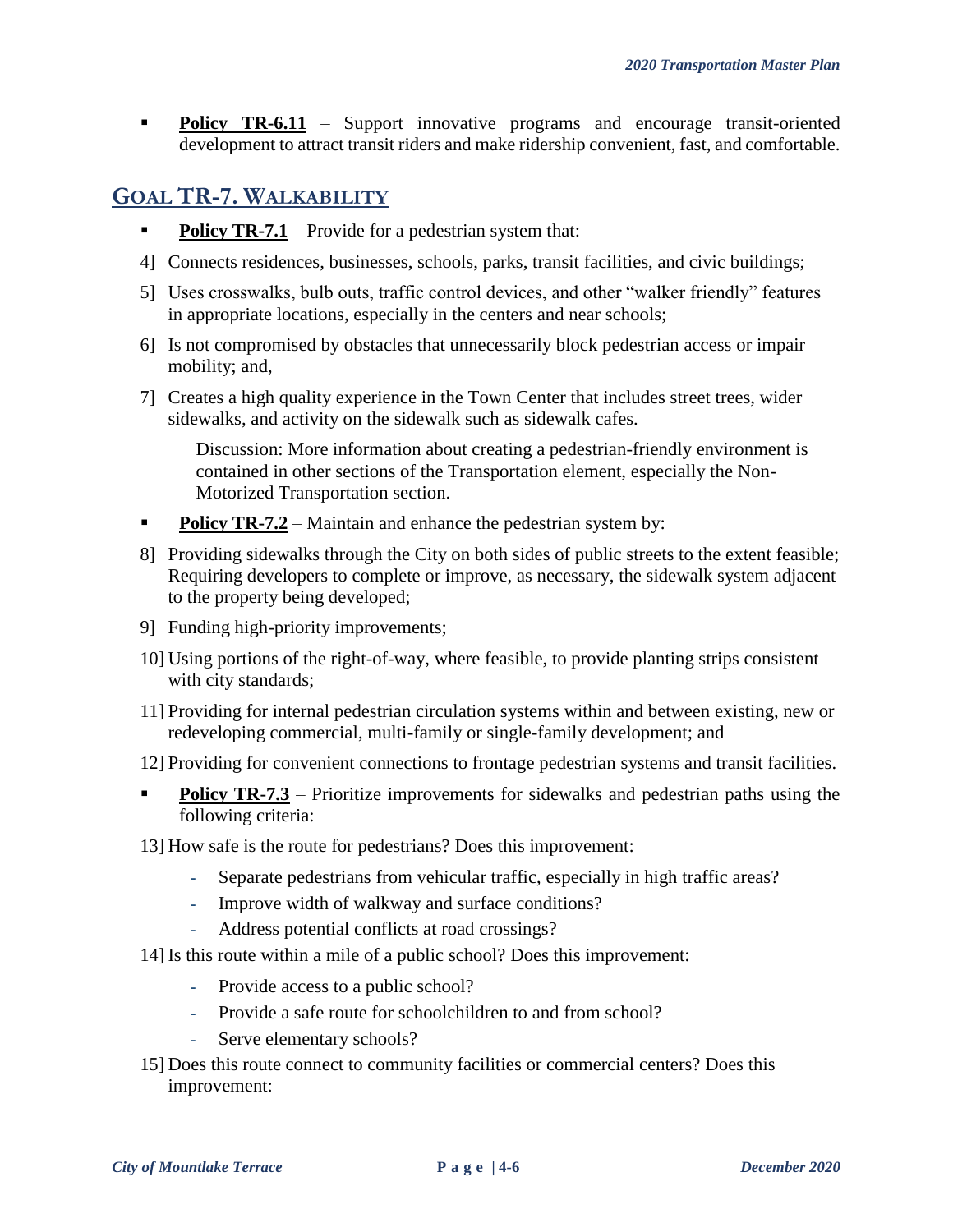- Provide direct access to facilities or services?
- Ensure that the route links to a safe direct access to facilities or services?
- 16] Is this route along an arterial or collector roadway? Does this improvement:
	- Provide sidewalks along an arterial or collector roadway?
	- Improve inadequate pedestrian facilities along an arterial route?
	- Ultimately develop a web of walkways?
- 17] Is this route also a route for transit or provide access to transit?
- 18] Is there existing infrastructure along this route that will significantly reduce project costs?
	- Does this route complete gaps in the City's walkway system? Does this improvement:
	- Complete important pedestrian routes?
	- Make important destinations more accessible to users?
	- Ultimately develop a web of walkways?

19] Does the public support the development of this route?

- **Policy TR-7.4** Prioritize projects for recreational and optional-use trails using the following criteria:
- 20] Connect with a regional trail network;
- 21] Improve access to publicly-owned open space and parks; and,
- 22] Increase mobility where terrain limits vehicular access.
- **Policy TR-7.5** Design sidewalks in ways that provide a buffer between pedestrians and vehicle traffic and that minimize the crossing distance at intersections.

Discussion: Pedestrians are more likely to use sidewalks and will feel safer, especially along busy streets, when they are buffered from traffic. This can be accomplished by providing space between the walkway and the driving lane. Pedestrian buffer space may take the form of extra-wide sidewalks, bicycle lanes, vehicle parking space, and planting strips. Research also shows that, when crossing streets, pedestrians are safer and more comfortable if the crossing distance is short. Narrow streets are the easiest and most obvious way to ensure short crossing distances. Where streets are wide, walking distances across intersections can be minimized in various ways, for example: curb bulb-outs, medians, and "pedestrian islands."

**Policy TR-7.6** – Encourage landscaping, benches, lighting, and other amenities along key pedestrian corridors.

Discussion: People like to walk when the experience is pleasant and interesting. Landscaping, especially trees and other plantings, can be a big boost. After dark, people need lights to shine the way; if the lighting equipment is attractive, it will add interest, day or night. Benches are helpful, in strategic locations, for people who need to rest along the way or wait to meet someone, and allow people to congregate.

**Policy TR-7.7** – Incorporate pedestrian-oriented design into street improvements, street standards, and development projects.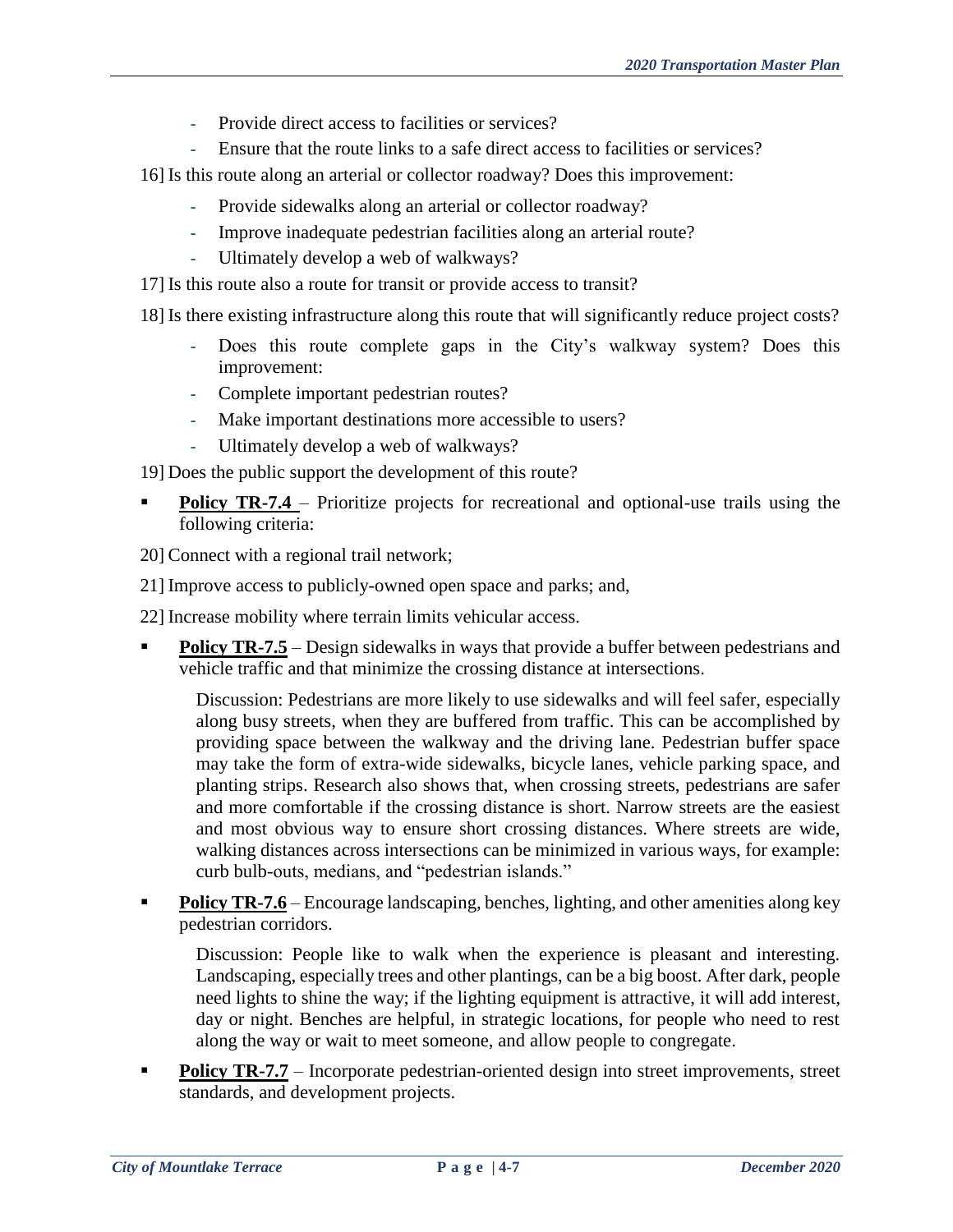Discussion: Pedestrian-oriented design means design that makes walking safer, convenient, and pleasant. It also takes into account the needs of people with disabilities. For example, a smooth sidewalk surface is safer and more convenient than a sidewalk disrupted by obstacles, poor pavement condition, or driveway cuts that abruptly change the grade for pedestrians. While improvements to the City's walkability can occur anytime, they will be done most efficiently when planned in advance and coordinated with other projects.

**Policy TR-7.8** – Support walking as a form of active transportation – enhancing health and providing for transportation needs at the same time.

# **GOAL TR-8. CONVENIENT BICYCLING**

- **Policy TR-8.1** Encourage the provision of bicycle racks in convenient locations.
- **Policy TR-8.2** Promote safe bicycling opportunities as part of a comprehensive strategy.

Discussion: Both the Recreation and Parks Commission and the Planning Commission should be involved in the development of a master plan.

**Policy TR-8.3** – Seek partnerships to develop or maintain bicycle routes.

Discussion: Join with the City of Shoreline in a bicycle study of SR 104 in the vicinity of I-5. Coordinate with the City of Brier regarding bike facilities on 214th near the city boundaries.

**Policy TR-8.4** – Implement bicycle facility improvements to create a complete transportation network for bicyclists.

Discussion: There are a number of bicycle needs including installation of special traffic signal detection systems, bicycle safe inlet grates, shoulder improvements, signing, and pavement lane stripping or bicycle symbols. An annual program would ensure funds are available to address these issues.

# **GOAL TR-9. WELL MANAGED PARKING**

**Policy TR-9.1** – Require development projects to provide adequately for both on-site and on-street vehicle parking, consistent with the type of development and any special circumstances.

Discussion: Basic levels of on-site parking should be required for new development, recognizing that different types of development will need different amounts of parking. Such on-site parking requirements are established in the zoning code. In addition, onstreet parking should supplement the required basic level of on-site parking, except where traffic conditions or other special circumstances make the provision of on-street parking either not feasible or unnecessary.

**Policy TR-9.2** – Encourage parking management systems that will provide effective ways of meeting parking needs.

Discussion: Parking management systems may include techniques such as the sharing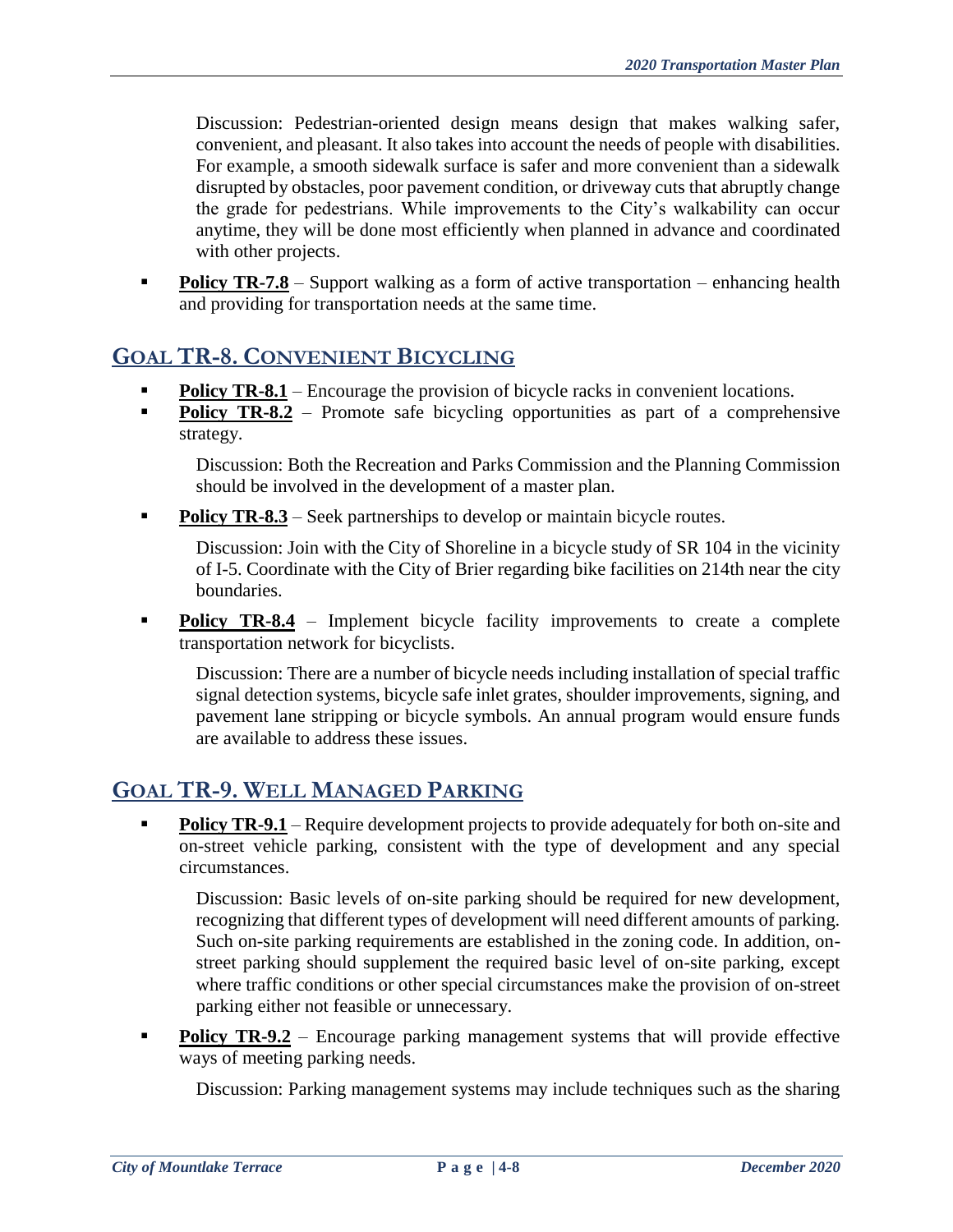of parking facilities by adjacent developments.

- **Policy TR-9.3** Encourage businesses in the Town Center and other key areas to work together to develop parking solutions.
- **Policy TR-9.4** Require on-site parking facilities to provide illumination for safety needs, while minimizing unnecessary glare.
- **Policy TR-9.5** Require on-site parking facilities to provide landscaping that mitigates environmental impacts, improves the visual appearance of the facilities, and buffers neighboring land uses.
- **Policy TR-9.6** Reduce the need for parking facilities by increasing mode split for walking, bicycling, and transit.

# **GOAL TR-10. SUFFICIENT FUNDING**

- **Policy TR-10.1** Prioritize projects for funding in the following order:
- 23] Safety and preservation.
- 24] Concurrency to meet adopted levels of service.
- 25] Transportation infrastructure in the Mountlake Terrace Town Center Sub-regional Growth Center and the North Melody Hill activity node.

26] Other community needs and benefits.

- **Policy TR-10.2** Fund transportation improvements to maintain streets at the adopted level of service standards, pursuant to transportation policies 4.1 and 4.2.
- **Policy TR-10.3** Follow the policies in the City's adopted Six-Year Financial Forecast to provide revenue sources for transportation improvements and maintenance.
- **Policy TR-10.4** Fairly assess the impacts of development, redevelopment, and other projects on transportation services and the environment.
- **Policy TR-10.5** Seek funding for priority projects through all available resources.

Discussion: Such tools may include: state grants and loans, tax increment financing, transportation benefit districts, local improvement districts, parking improvement districts, real estate excise taxes, and federal grants and earmarks.

**Policy TR-10.6** – Use resources efficiently by:

27] Combining transportation projects and utility projects whenever feasible, and

- 28] Improving bicycle and pedestrian facilities in conjunction with other street improvements that are being made.
- **Policy TR-10.7** Use impact fees to fund concurrency projects in a manner that encourages economic development and community stability.
- **Policy TR-10.8** Consider total life cycle costs when selecting and designing projects.

# **GOAL TR-11. TRAFFIC CALMING**

**Policy TR-11.1** – Utilize the City's Traffic Calming Program to respond to traffic concerns by residents regarding speeding, safety, and other concerns on residential streets while being consistent with citywide transportation management strategies.